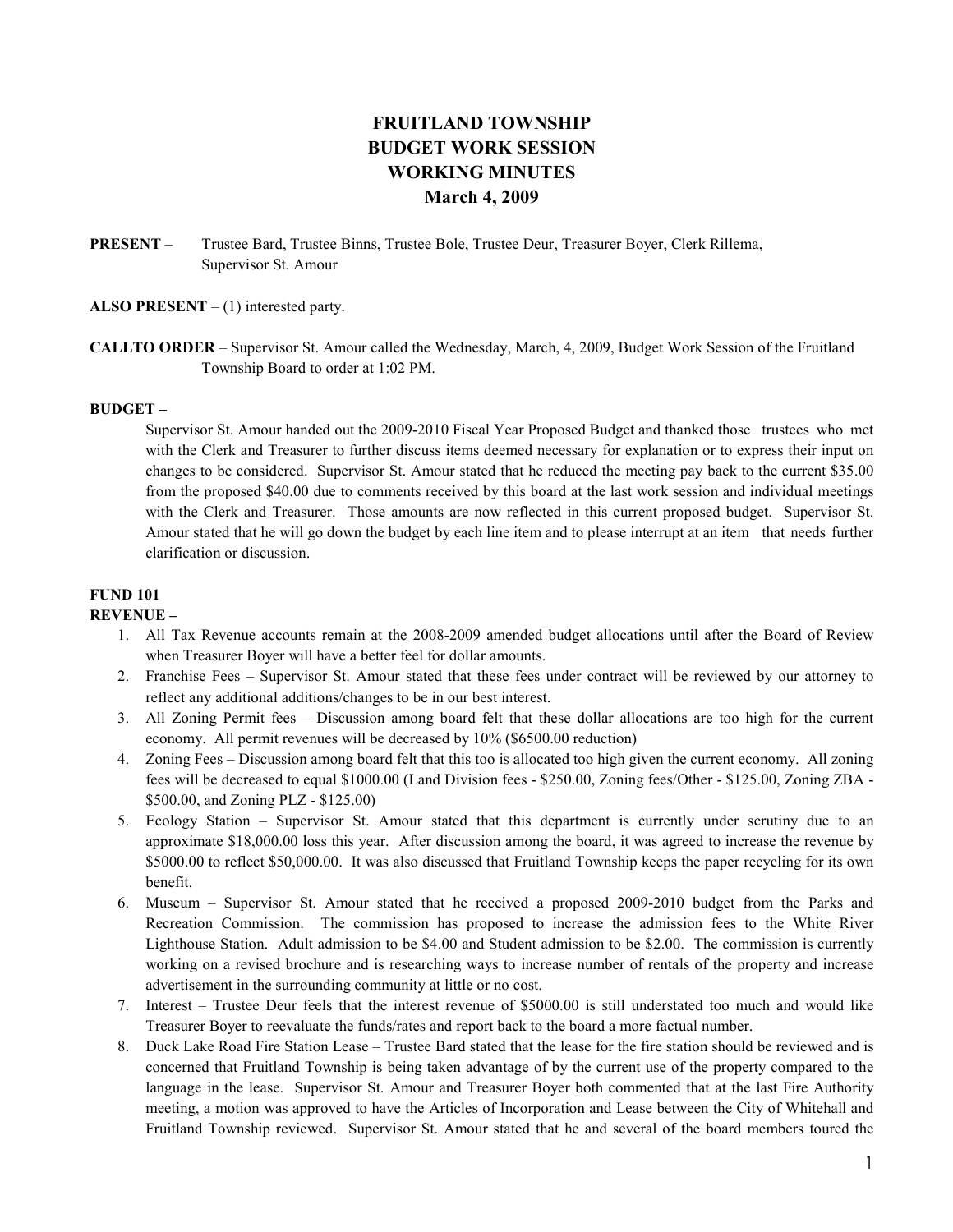facility on Duck Lake Road and has received a list of necessary repairs and a wish list from the Fire Authority that will be discussed in the future.

### APPROPRIATIONS –

- 1. Governing Body
	- Supervisor St. Amour reinstated that the meeting pay had been decreased back to the \$35.00 from the proposed \$40.00 increase.
	- Postage Trustee Deur stated that he would like the Clerk and Treasurer to allocate this dollar amount to the appropriate departments before the next meeting.
	- Contracting Bank Svs Chg, Computer Services, Equipment Leasing, and Payroll Supervisor St. Amour stated that these items will be reviewed on a yearly basis.
	- Contracting Community Svcs Supervisor St. Amour stated that he is awaiting a response from Muskegon Area First on what the reduced membership fee will be from the motion accepted by this board to join this organization at a reduced cost of less than \$3665.00 due to an overpayment the last five years to the Muskegon Area Chamber of Commerce which should have been complimentary. Trustee Deur and Supervisor St. Amour will be attending the next JPC meeting and will report to the board either to continue or discontinue membership in this organization.
	- Education & Dues Supervisor St. Amour stated that the \$5000.00 in other misc education may be used this year for attendance to the MTA Conference which was not attended this past winter by anyone at Fruitland Township.
- 2. Supervisor No changes made.
- 3. Elections No changes made.
- 4. Independent Audit Supervisor St. Amour stated that this will be reviewed yearly.
- 5. Assessor
- Postage new allocation added to this department.
- Contracting Supervisor St. Amour asked for permission to discuss reduction in fee at a cost of \$35.000.00. The board agreed to have Supervisor St. Amour have this discussion with our assessor.
- $B S & A \text{Assessing program allocated to this department is new.}$
- 6. Attorney Supervisor St. Amour has asked our Attorney to continue to be very active in his role to the board.
- 7. Clerk No changes made.
- 8. Board of Review No changes made.
- 9. Treasurer No changes made.
- 10. Township Hall & Grounds No changes made.
- 11. Community Building
	- Supervisor St. Amour stated that the Citizen's Advisory Community Building Committee has prepared a detailed list of repairs necessary at this facility. He also stated that Clerk Rillema received a survey from the State of Michigan for possible violations for an election polling place. Supervisor St. Amour will be completing this survey. Supervisor St. Amour asked the building inspector to take a look at this facility and report to him his findings. Grant money may be available for some of this repair work and other monies could be transferred from our Building  $\&$ Site Fund. He also stated that the AA is willing to do some of the labor and repairs deemed appropriate by this board. Trustee Deur and Clerk Rillema stated that these repairs should be done under the direction of this board and approved.
- 12. Township Property
	- Supervisor St. Amour and members of the board toured the Duck Lake Fire Station recently and found many necessary repairs. The Fire Authority also presented Supervisor St. Amour with a list of requests to be considered at this facility. Currently we are in violation of the discharge of gray water. Supervisor St. Amour is requesting permission to receive a rough order of magnitude quote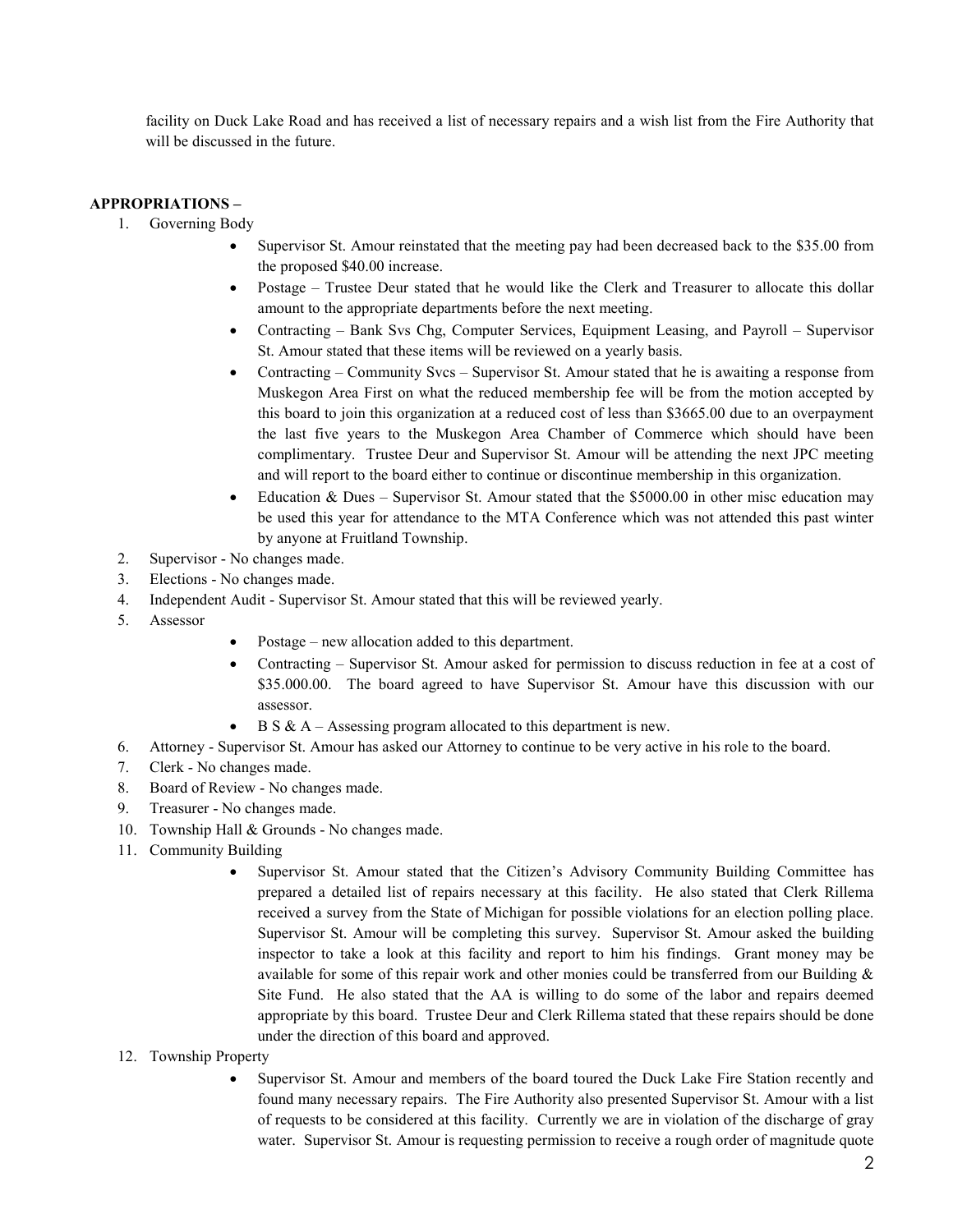for a drain field. He also asked permission to purchase three (3) floor drain grates at an approximate cost of \$50.00 each that are currently broken and are a potential hazard. The board granted that permission for the purchase.

- 13. Cemetery No changes made. Discussion to transfer monies from the Building & Site fund to offset the repairs & maintenance sprinkling system repairs.
- 14. Watershed \$1000.00 allocation added as a placeholder for Duck Lake Watershed to apply for grants.
- 15. Police-Ordinance Enforcer
	- Contracting Discussion among the board led to a reduction to \$60,000.00.
	- Salary Discussion among the board led to a reduction to \$10,000.00.
	- Supervisor St. Amour is awaiting information from the Citizen's Advisory Law Enforcement Committee with recommendations to be presented to this board.
- 16. Inspection Dept/Inspector
	- Inspector's Wages Trustee Deur stated that this allocation should be reduced the same as the revenues. He will furnish this amount to the Supervisor.
	- Contracting Trustee Deur will furnish this amount also to the Supervisor to reflect the reduction applied to the revenues.
- 17. Drains Public Benefit No changes made.
- 18. Street Lighting No changes made.

Clerk Rillema excused herself from the meeting at 4:12 PM.

- 19. Ecology Station Supervisor St. Amour again stated that continuous scrutiny of this department is ongoing and he stated that he will be renegotiating costs with Allied Waste. Increases in the costs have not been taken into consideration for the past two years. The Insurance  $\&$  Bond allocation of \$100.00 is not necessary at this time so it will be removed.
- 20. Parks & Recreation
	- Meeting pay needs to be reduced to reflect \$35.00 each meeting.
	- Repairs & Maintenance & Launch Ramps projects requested by the Commission for improvement in fiscal year 2009-2010.
	- Capital Improvements transfer monies from the Blueberry Fund to purchase new playground equipment.
- 21. Museum
- Gift Shop Promotion expenses are down from last year due to a large inventory of merchandise purchased last year.
- Printing  $&$  Publishing cost of designing a new brochure.
- Utilities cost of purchasing security system and increase in utilities.
- Repairs & Maintenance costs related to enhancing the Lighthouse with the power washing, painting, gutter work, plaster wall repairs, roof repair and landscape repairs in the amount budgeted of \$4800.00.
- 22. McMillan Road End new department created.
- 23. Planning Commission
	- Contracting increased to \$10,000.00 since last meeting
	- Education & Dues decreased to  $$1500.00$
- 24. Zoning Board of Appeals
	- Contracting delete allocation of \$600.00
	- Printing  $&$  Publishing decrease to \$1200.00
- 25. Other Insurance No changes made.
- 26. Units Unemployment Insurance No changes made.